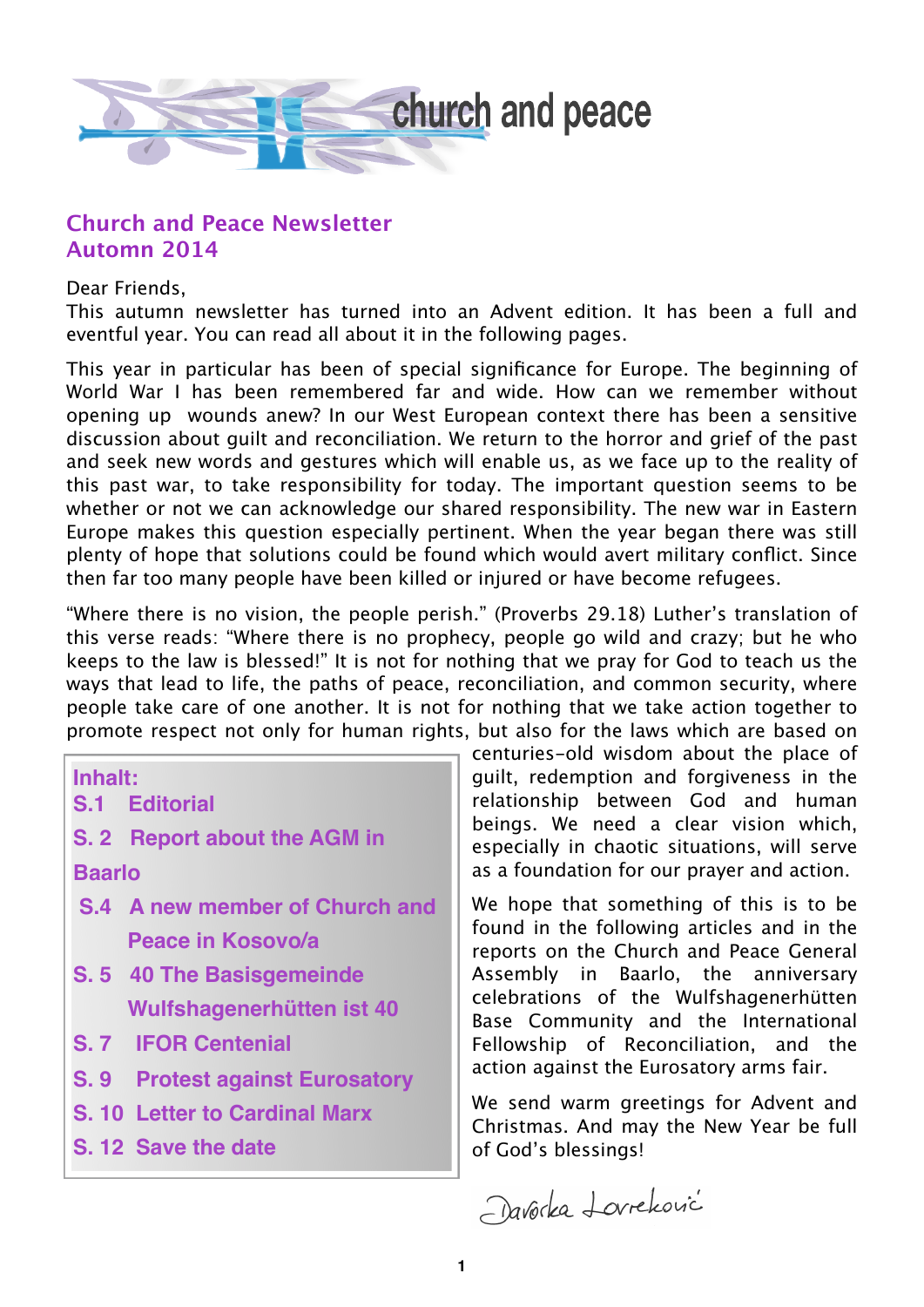# **The Gospel of Jesus Christ: a bright light in a dark sky**

**Impressions from this year's General Assembly, held 23-25 May in Baarlo, near Venlo, Netherlands.**

The black cattle grazing in the meadows looked like buffaloes. And there was a sign which said «Nie aaien!» - Do not stroke! This seemed to me to relate to the theme of the gathering, «Accounting for the basis of our hope» (1 Peter 3:15). This is not something nice and harmless or something to make us feel comfortable. It is part of our unlimited discipleship of the peacemaker, Jesus Christ.

About sixty participants came to Kasteel de Berckt, an old water castle on the banks of the Maas, in Baarlo, Netherlands. They came from all parts of Europe: Germany, England, France, Switzerland, Belgium, the Netherlands, Lithuania, Russia, Serbia, Macedonia, Kosovo; and from the USA. The delegates from southeastern Europe gave moving reports of the catastrophic flooding and the damage it had caused. Donations can still be made through Church and Peace to help those who have been affected. (See back page for details of the bank account. Donations should be earmarked "flood relief".)

Our member Kees Nieuwerth represented Church and Peace, the International Fellowship of Reconciliation, and European Quakers at the Assembly of the World Council of Churches (WCC) in Busan. He and others were able to provide input from a peace church perspective. And the hearts of 5,000 participants from 245 member churches gathered in the assembly hall were gladdened and moved by "Laudate omnes gentes..." and other songs from two Brothers from Taizé. God's presence was tangible.

The word "transformation" played a key role in Busan. It gave rise to the idea of a "pilgrimage of justice and peace" during the next few years with the call to "join the pilgrimage of justice and peace". Part of the message to the churches reads:

"2. In the city of Busan, we journeyed together on a road of transformation – we pray that as we are being transformed ourselves, God will make us instruments of peace. Many of us travelled to other parts of Korea where we witnessed the open wounds of a society torn by conflict and division. How necessary is justice for peace; reconciliation for healing; and a change of heart for the world to be made whole! We were encouraged by the active and committed churches we encountered; their work bears bountiful fruit....

"We intend to move together. Challenged by our experiences in Busan, we challenge all people of good will to engage their God-given gifts in transforming actions. This Assembly calls you to join us in pilgrimage.

May the churches be communities of healing and compassion, and may we seed the Good News so that justice will grow and God's deep peace rest on the world. 'Blessed are they who observe justice, who do righteousness at all times!' (Psalm 106:3) God of life, lead us to justice and peace!"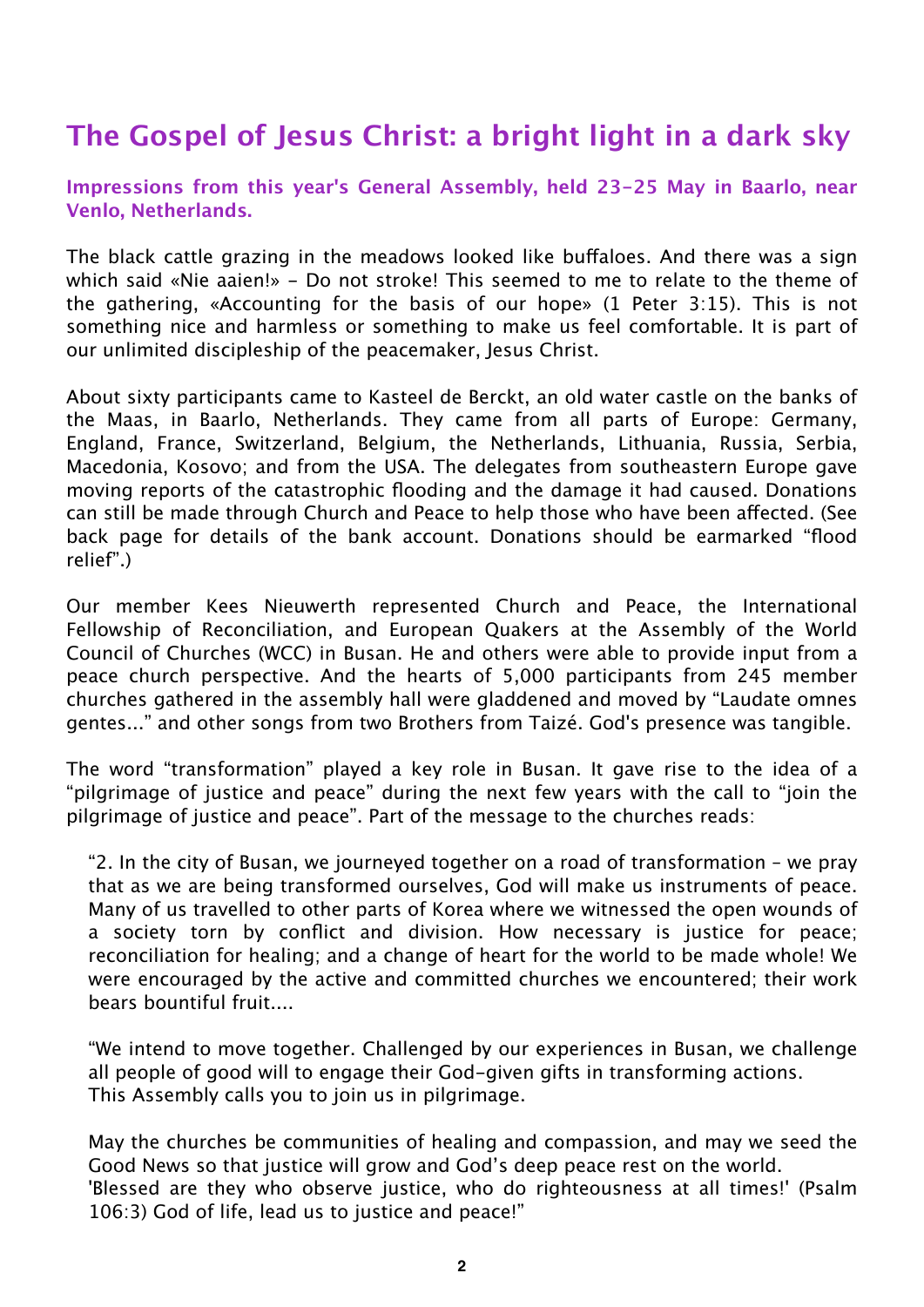We were pleased that Church and Peace, under the leadership of our new General Secretary, Davorka Lovrekovic, is planning such a pilgrimage to Pristina. Church and Peace has long been active in southeastern Europe/the Balkans, so it is a good decision to accept the invitation to hold the next international conference of Church and Peace in Pristina (see the announcement elsewhere in this newsletter). Other people are thinking of a pilgrimage to the next climate conference in Paris in 2015, or a pilgrimage through Voivodina along the Danube. It is the empowerment which is important: we do not journey alone, but as part of a great company of many other believers. Pilgrimages don't have to be physical. The theme (pilgrimage for justice and peace) will be considered at gatherings of the new Evangelical-Lutheran Church in North Germany in the various church districts in the course of the next seven years, for example. A "pilgrimage" could be an existing project of a community which, instead of coming to an end, is to be continued and needs renewed encouragement.

Imagine a map: A large number of pilgrimage routes from sources of power to places of pain forms a network of roads and pathways. They are spiritual paths. Their purpose

for or against using force as the 'last

is to build coalitions with other people. There are witnesses from various places of pilgrimage, and a prophetic vision of the future. In the end, it is about being a missionary presence: living according to what we profess, wherever we happen to live. This is how we get involved in the struggle for justice and peace. We were enthused by seeing this vision through the eyes of our friends from Church and Peace.

A panel discussion between James Jakob Fehr from the German Mennonite Peace Committee and Jonathan Frerichs, WCC Programme Director for Peacebuilding and Disarmament raised two important questions. First, to what extent can 'just policing' lead us out of opposing positions



*Jonathan Frerichs*



*Jakob Fehr*

resort'? Secondly, is it still possible to cooperate in practical terms despite different attitudes to the use of force?

Jonathan Frerichs showed that there is broad field of commitment to counteracting violence when it takes the form of human rights violations, poverty or war. At the level of practical solidarity, these options include peace missions to protect endangered population groups or practical work for reconciliation as in Serbia, about which Church and Peace members reported. Other measures are political advocacy for individuals or groups, and not least, intervening in favour of standards and treaties at the UN level, which is part of the ongoing and occasionally successful working areas of the WCC.

Jakob Fehr focused on the 'spirituality of reconciliation'. "As long as people mistrust or hate their neighbours (the neighbouring social or political group), they will not attain peace." He drew attention, firstly, to historical and current examples of nonviolent political and social processes of transformation, and, secondly, to the work of dedicated small groups in conflict regions, such as the Christian Peacemaker Teams. Well trained in nonviolent conflict management, they go into crisis areas and are able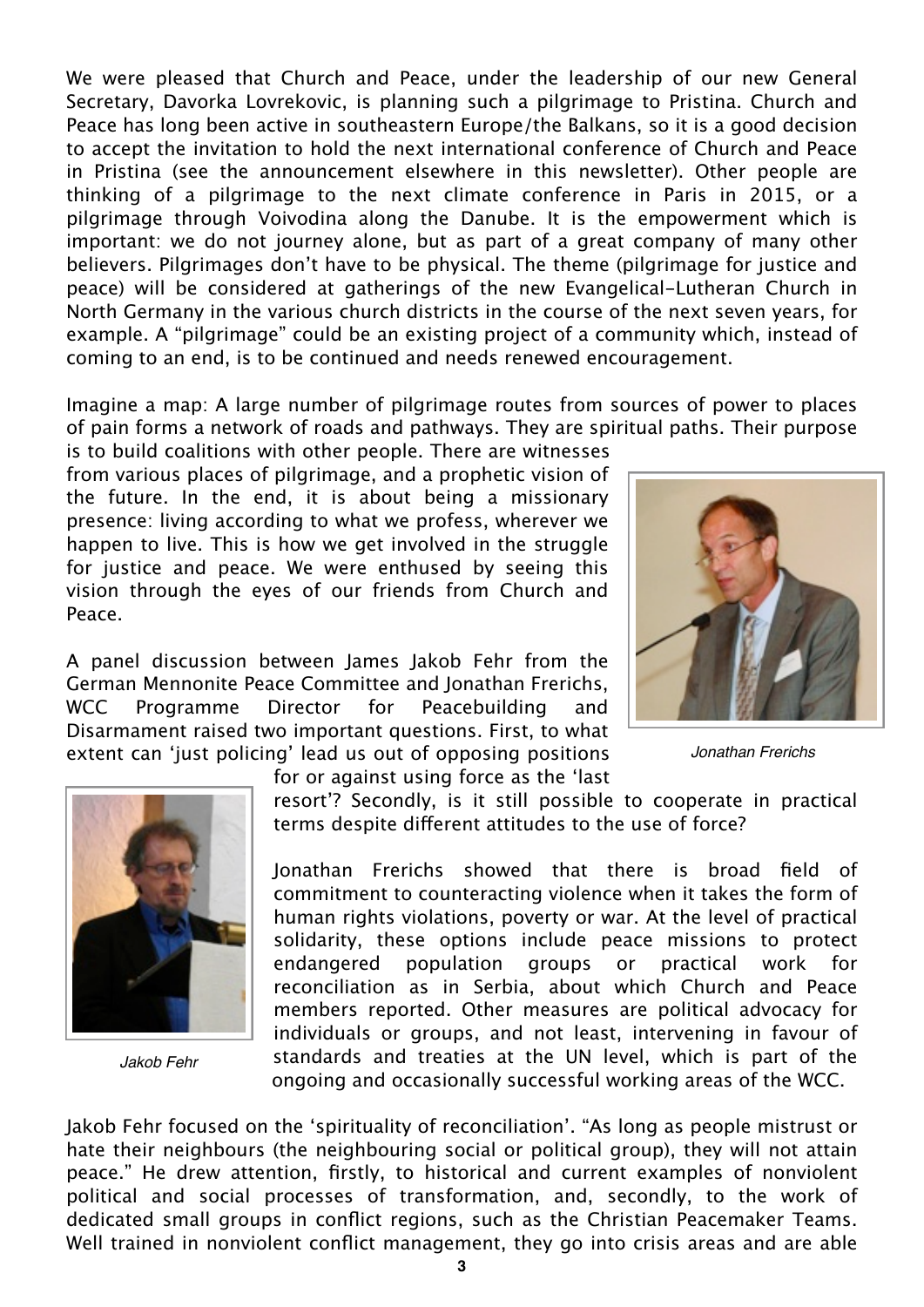to help in resolving confrontations and to protect and encourage the people. "We have not yet invented all forms of peaceful conflict intervention," Fehr noted. "I think that there is lots of room for new ideas to come." The full text of J.Frierich's and Jakob Fehr's presentations can be downloaded on the Church and Peace website [http://](http://www.church-and-peace.org/conference-2014.html) [www.church-and-peace.org/conference-2014.html](http://www.church-and-peace.org/conference-2014.html)

Finally, it is worth mentioning the relaxed evening of celebration with many good contributions and the closing worship. During the sermon we were told about the distressing situation of a family which had been torn apart by the war in Afghanistan. This is the dark sky in which the peace message of the church of Jesus Christ shines forth. Once again, the most valuable aspect of the gathering was the network of personal friendships which were deepened during our time together. We return home greatly encouraged.

Hans and Ursula Häselbarth, Selbitz

# **"Bashkësia e Popullit të Zotit"**

**The "Bashkësia e Popullit të Zotit"(Fellowship of the Lord's People), also known as the International Church of Pristina, has become a member of Church and Peace.**



The International Church in Pristina, Kosovo, has already been in existence for more than thirty years. It survived the difficult years before and during the war. And during the early years of the last decade the first contacts were made with members of Church and Peace. Ties were strengthened by visits from the Church and Peace team. Artur Krasniqi, the pastor of the

church, has attended several Church and Peace conferences - Whenever he could get a visa. He gave us insights into the situation of the churches in Kosovo and their role in society. As a result of these encounters, there have been good and important exchanges and the congregation eventually felt moved to apply for membership. The church has now been a member of Church and Peace since the last general assembly in Baarlo, where it was introduced by Vjollca, a member of the congregation. She used photos and stories to bring the church close to the assembled members of Church and Peace.

What makes the church a peace church? One has to listen to the quiet notes and the stories which people tell when they talk about their journeys to and through faith. In addition to the church's work with children and young people, work with poor and marginalised people in Kosovar society plays an important role. Cooperation with international partners makes it possible to share skills such as sewing, carpentry, and speaking English, and thus to improve people's chances of finding work. The benefit of two second-hand shops is twofold: They not only provide employment but also give poor people the chance to buy things at affordable prices. We are pleased to welcome the church into the Church and Peace network and look forward to further intensive encounters in the future.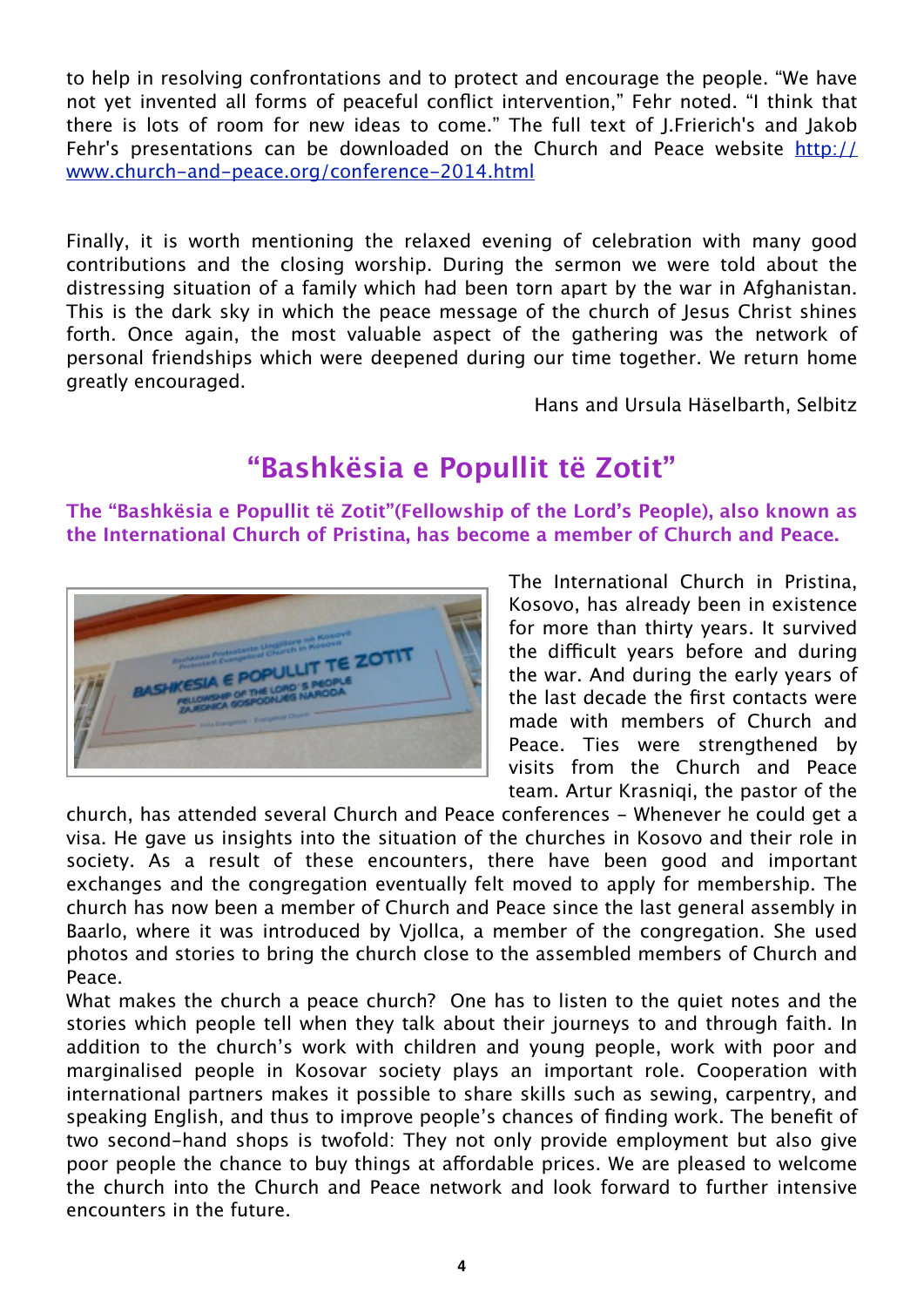#### **God's Task for Us Here and Now 40 Years of the Wulfshagenerhütten Base Community**

**The invitation to Wulfshagenerhütten's 40th anniversary celebration stated: "We are unable to plan the celebration – it will take shape when we come together." Ernst von der Recke reports on how this prediction was fulfilled.**

During the initial welcome, Martin Klotz-Woock quoted Martin Buber: "I require a Thou to become." Clemens Weber, whose parents founded the Base Community, reflected on the Hebrew number 40 and pointed out: "By looking back over the experience of the past 40 years, we prepare ourselves for the future."

Anthony Gwyther continued this line of thought by giving thanks to God for healing and for providing for the Community. He invited all those present to join in the

celebration with sincerity. When we look back, he said, and see that there was loyalty as well as betrayal, courage as well as resignation, light as well as darkness, we see that we fulfilled the calling to be a Bible-based community. He mentioned a number of phenomena which raise questions for the Base Community: the future of their workshop, for example. Sales of play and gymnastics equipment are growing faster than ever. Twenty-five people from outside the Community are employed in the workshop. How can the Community avoid becoming a capitalist enterprise? Another phenomenon is the increasing average age of the Community.



*Worship service at the Basisgemeinde Wulfshagenerhütten*

The older members are no longer able to do so much. The Community is less open to accommodating individuals who need help. Is this a natural adjustment in response to the increasing average age? Or is it creeping indolence? There is also a question around the struggle to find unity. Is the principle of consensus still valid? These questions pose a challenge again and again to one's trust in God and in the Community.

There was worship on the Saturday morning. Exegesis of the story of Elijah was sandwiched between pieces from the Elijah Oratorio, performed by members of the Base Community. The subject of the sermon was the impulse given to Elijah by the angel. The long journey to Horeb – 40 days and nights – has to be completed, because "the liberation must continue". We heard that Elijah was "touched" by the angel in the same way that Jacob was, when he received a blow to his hip during his night-time wrestling match with an angel. Something more than a gentle touch is required to bring us out of a state of division and resignation.

We were able to view an exhibition about the development of the Base Community and the carpentry workshop. In the afternoon Markus Baum gave us an insight into his research on Gerhard Weber, the founder of the Base Community, research which is intended to serve as the basis for a book. Lore Weber, Gerhard's widow and a long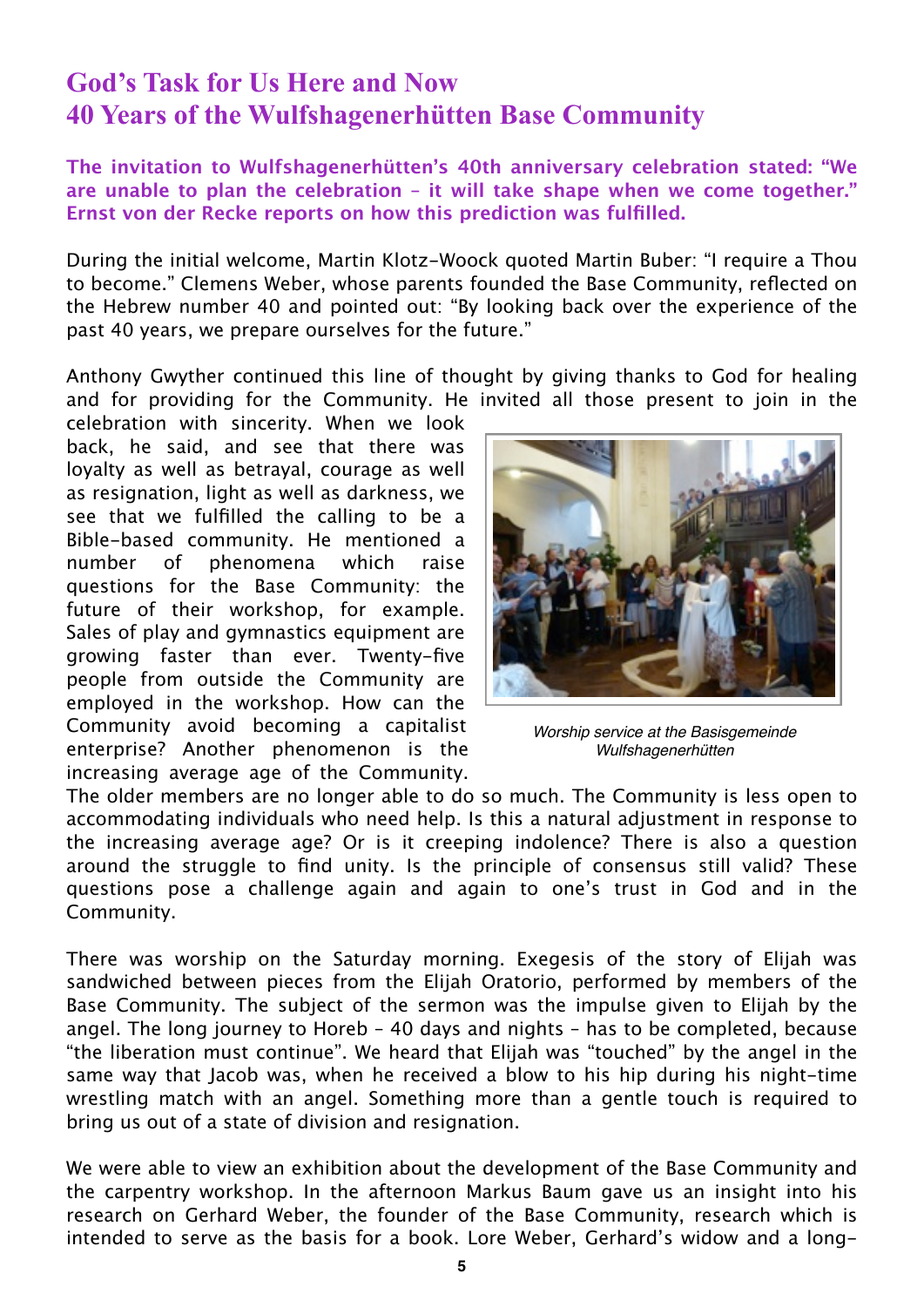serving member of the administrative committee of Church and Peace, explained why this is important to the Community.

The evening was filled with music, words of greeting, and lively dancing until late at night. Three women from base communities in El Salvador, with whom the Wulfshagenerhütten Base Community has maintained close contact since the 80s, spoke with great gratitude of their closeness to Wulfshagenerhütten. "Solidarity is stronger than egoism!" They told us how they had been deeply hurt by the massacre in the 80s, in which 600 people lost their lives. They spoke of martyrs rather than victims. "The martyrs are sacred to us." "The God of life is the God of the martyrs."



*Founder Gerhard Weber's widow Lore talks about the history of the Basisgemeinde*

The bishop (of the German Protestant church) with responsibility for communities, Jürgen Johannesdotter, took up the remembrance of the martyrs in his speech. He spoke about his association with Saint Egidio in Rome and the way in which they honour martyrs, especially those of the 20<sup>th</sup> centurv. "Communities have the task of honouring the legacy of the martyrs."

Wolfgang Krauss, from the intentional community Bammental, added to these reflections by reading a text which the 16<sup>th</sup> century Anabaptist Leonhard Schiemer wrote shortly before he was executed. Leonhard Schiemer takes up the accusation that the Anabaptists

brewed a magic potion which made people obedient to them. He draws a parallel between the potion in a phial and the chalice at Jesus' last supper and makes this a declaration of faith for the persecuted congregation.

Marie-Noëlle von der Recke brought greetings from the Laurentiuskonvent and from Church and Peace, of which Wulfshagenerhütten has been an active member since 1981. She brought us all back into the here and now by inviting everyone to support a petition against the presence of the armed forces and arms companies in German schools and institutions of further and higher education.

This is the way in which a celebration grew out of the gathering of a disparate group of people together with their common friends in the Base Community. The celebration was a wonderful encouragement to us all and a signpost pointing the way for the Church and Peace network. Forty years of persistence in the struggle for unity on the way of Christian discipleship, can set energy free, so that the witness of friendship can penetrate the society in which we live and all its institutions. Now, at this time, when the temptation is so great to use violence in the face of so many conflicts, it is up to us to persist in maintaining our friendship with God. Our task cannot be summed up in the exhortation "to stop things getting worse" (in the immediate future). Our task can only be fulfilled by patient listening, reaching out to others, and including those whose voices are not heard and who are excluded.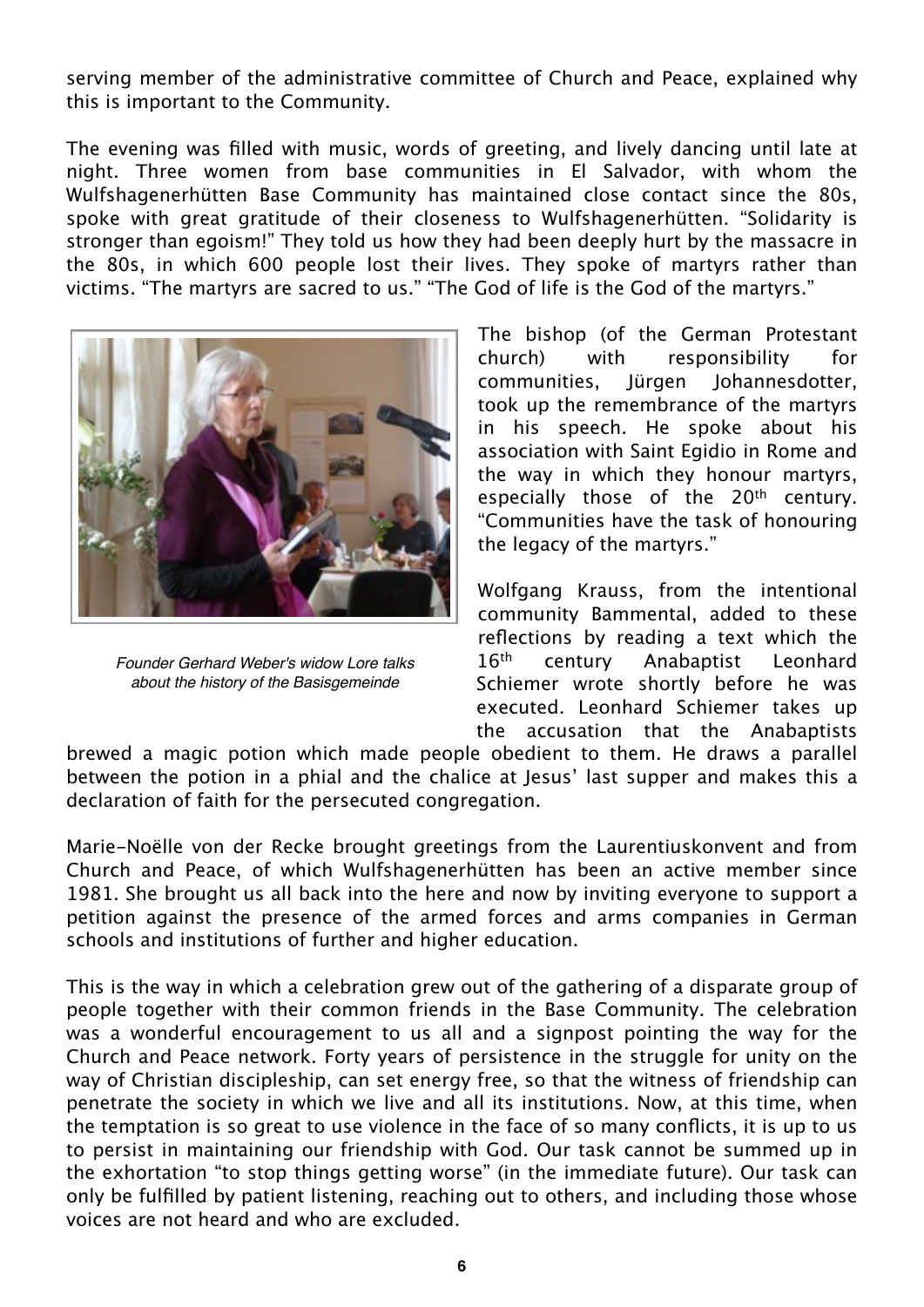### **"We are one in Christ and can never be at war." 100 years International Fellowship of Reconciliation**

**When pastor Friedrich Siegmund-Schultze and Henry Hodgkin, a Quaker, said goodbye to each other in Cologne in August 1914, they promised to continue to work for peace and reconciliation in their own countries, even though their governments had declared war. One hundred years later this declaration remains valid, even in a broader inter-religious context. We are united in our reverence for**  life and the whole of creation. We know that a different world is possible - one **that is nonviolent, respectful, peaceful, cooperative. Members and friends gathered for the centennial in Constance, held 1-3 August 2014, to a"rm and celebrate this vision, to mourn the victims of violence and to practise resistance. Stephan Hünninger, Protestant pastor and a member of the European Ecumenical A!airs Committee of the Rheinland Protestant Church shares his impressions.**

On 1 August 1914, in the midst of preparations for war, Christian theologians, following the initiative of the Hague peace conferences of 1899 and 1907, came together for an international conference. The intention was to bring church peace initiatives in Europe and the USA together for joint discussions. The outbreak of war brought the conference to an end prematurely. But pastor Friedrich Siegmund-Schultze from Berlin and the British Quaker Henry Hodgkin, amongst others, made commitments which led to the creation, after the war, of the World Alliance for International Friendship through the Churches and the official founding, in 1919, of the International Fellowship of Reconciliation (IFOR). The centennial celebration reminded of the origins of the International Fellowship of Reconciliation – IFOR.



*IFOR members demonstrate in Konstanz*

There were more than 300 participants from 30 countries, including more than 45 delegates from 23 sections and a large number of international as well as German guests. By coming together, they reminded us that, in the midst of all the chaos since the First World War, there have been and still are people who take on the task of reconciliation with persistence. They do so by engaging in initiatives which are supported by their communities and for which they take personal responsibility. "Our goal is always the nonviolent

resolution of conflict," said Baptist pastor Lukas Johnson from Atlanta, USA, the newlyappointed international coordinator of IFOR. "That is a process which can take years and can be very tough."

The centennial, 1-3 August 2014, became an empowering gathering of IFOR groups which are active throughout the world and are represented now in all the world religions.

Two groups of cyclists, from Cologne and Vienna, arrived the day before the celebrations began on 1 August. The participants from Germany and Austria stopped in various places along the way and engaged in action for peace. Their arrival demonstrated that, through new forms of local practical engagement, now and in the future, action for reconciliation can bring people out of isolation into connection.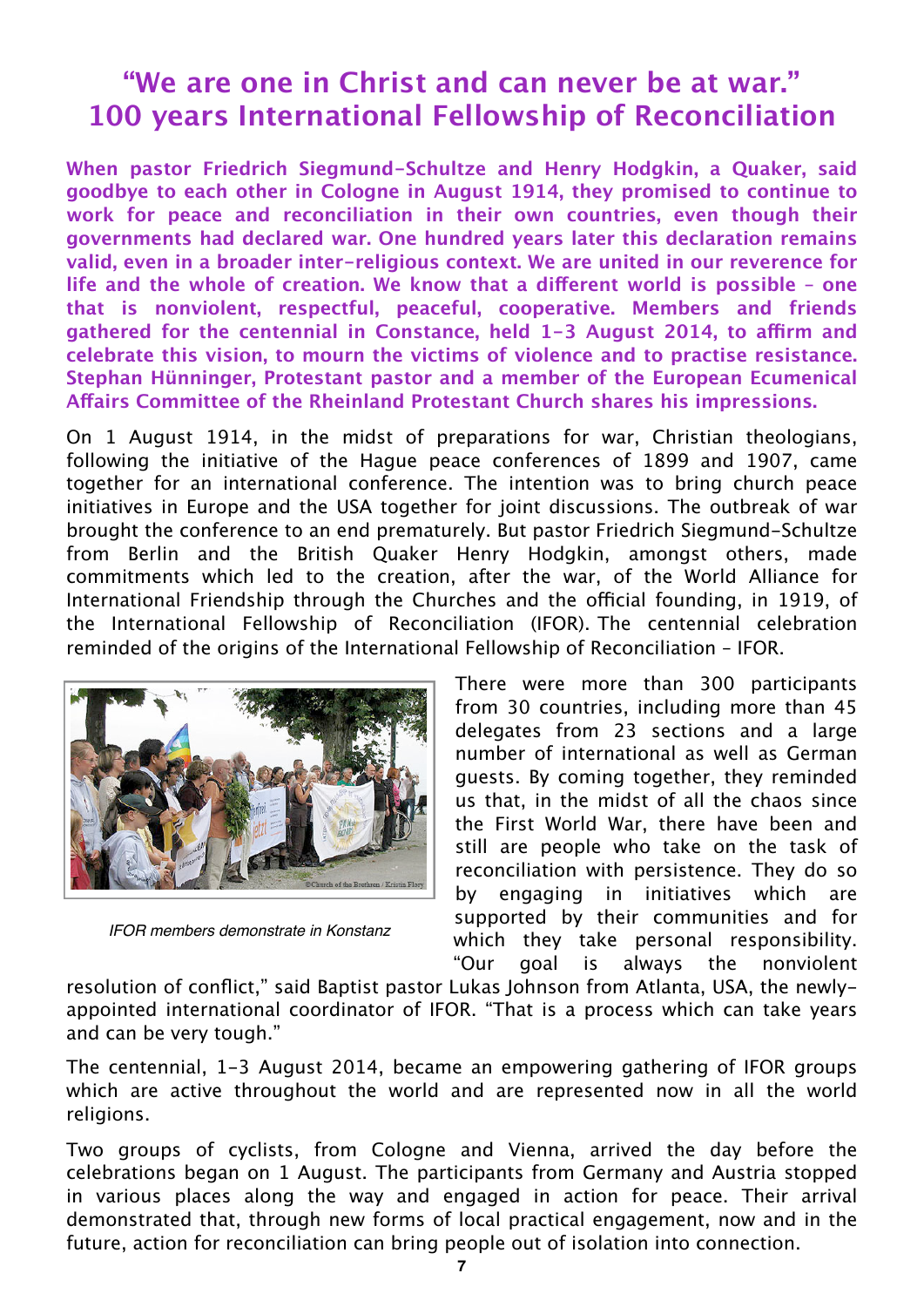Remembered past and present reality were already brought together on a walk at the start of the conference on Friday, 1 August. Within sight of the Inselhotel, where the 1914 conference was held, a wreath was laid at the memorial to Count Zeppelin as a warning against the fatal association, already evident in 1914, of German engineering ingenuity with warfare. The regional initiative www.waff[envombodensee.com](http://www.waffenvombodensee.com) revealed the way in which companies all around Lake Constance are involved in the international arms trade today. There was direct action at the local branch of the Commerzbank, which – contrary to its own ethical standards – continues to finance the modernisation of nuclear weapons. The walk ended at Constance Minster, where this year's Fast for the Abolition of Nuclear Weapons began. Matthias Engelke, a pastor from the Rhineland and Chairperson of the Fellowship of Reconciliation in Germany, was a leading participant in the fast.

The bishop of the Protestant church in Baden, Cornelius Bundschuh, in his greeting during the celebration in the Martin Luther Church on Friday evening, stressed that the



*Article 9 of the Japanese Constitution*

churches are grateful for being able to depend on IFOR and other initiatives: "You remind us of the promise and task of peace." He affirmed that "During the next years, the Protestant church in Baden will become increasingly committed to being a Just Peace Church and also to becoming more recognisable as a Just Peace Church." Nobel Peace Prize laureates from amongst the ranks of IFOR, such as Mairead Corrigan Maguire from Northern Ireland (1976), participated in the celebration. They embodied patience and persistence in working actively and nonviolently for genuine reconciliation.

On Saturday, 20 workshops gave people an opportunity to witness the practical work of the regional and national branches. The spectrum stretched: from initiatives working with child soldiers in post-conflict Congo-Brazaville to an initiative of the IFOR branch in Japan for the maintenance of Article 9 of the constitution in which the Japanese people renounce waging war and keeping an army; and from the protective accompaniment of peace villages in Columbia over many years, provided by IFOR groups in the USA, Great Britain, and Austria, to a presentation of IFOR's work at the UN in New York, Geneva, Vienna, and Paris. It became clear that personal commitment and mutual support and networking at both local and international levels make longterm engagement possible.

In the historic town hall on Sunday 3 August, the mayor of Constance reminded that this year marks the beginning of three years of commemoration of the 600th anniversary of the Council of Constance. He took up the challenge to help Constance become a place of remembrance, reconciliation, and peace. IFOR members from each of the world religions gave moving accounts of the spiritual roots which sustain their personal engagement. Two things became clear: the multitudinous resources available for the reconciliation work of IFOR and other movements; and the magnitude of the tasks which lie ahead.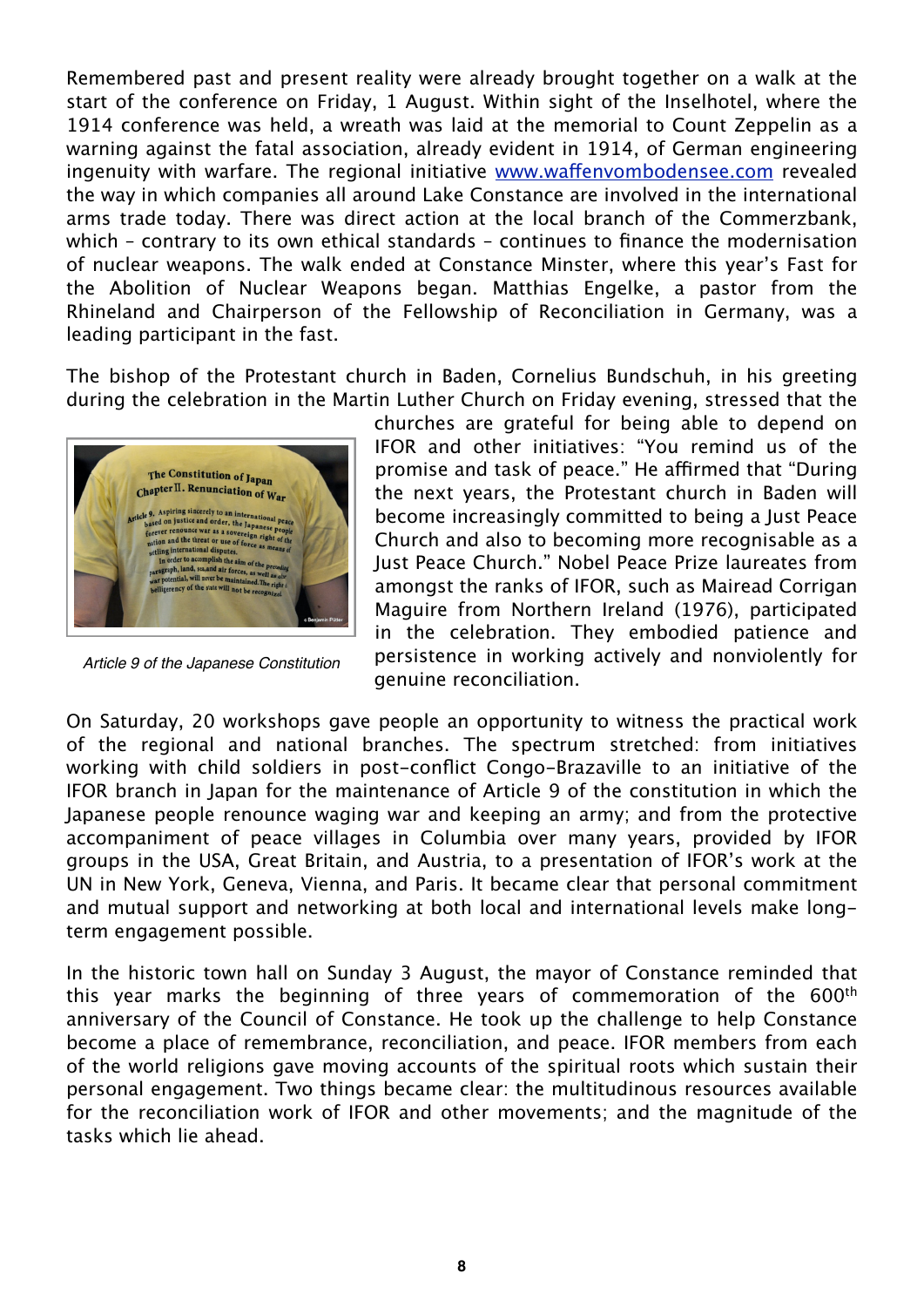## **Eurosatory 2014 : An unacceptable trade**

**Eurosatory, the international arms fair which takes place every two years, was held 16-20 June 2014 at Villepinte Exhibition Centre. Anne-Marie Dtilly, a member of the Mennonite church in Châtrenay-Malabry, reports.**

This year 12 organisations (MIR – Réseau Franciscain Gubbio – Pax Christi – Quakers de France – Commission de Réflexion pour la Paix, Mennonites de France – Union Pacifiste – Association Réseaux Espérance – Church and Peace – Coordination à l'Action Non Violente de l'Arche (CANVA) – Action des Citoyens pour le Désarmement Nucléaire – Mouvement de la Paix – Mouvement pour une Alternative Non-violente) formed the "No To Eurosatory" coalition. The petition which was circulated on the internet gained more than 2,000 signatures, compared with 70 two years ago.

The coalition organised actions on June 12th, June 16th and June 17th.

**1/ Submission of the petition at the Elysée -** I arrived very early, and couldn't see anyone else, except for the police who were already there. Then, little by little, people came along, including journalists from LaTelelibre.fr, who were covering our action. Only Monsignor Gaillot, Maurice Montet (Pacifist Union and Josette Gazzaniga (MIR), were authorised to enter the Elysée, under a large police escort, to hand in the petition.

When Alexandre Nussbaumer (Châtenay-Malabry Mennonite Church) arrived, we displayed our banner in the square of Chassaigne-Goyon and stayed there whilst the petition was being handed in. Several passers-by asked why we were there, and we received a visit from two representatives of the Services généraux (French intelligence service).



*Demonstration in front of the arms fair Eurosatory in Villepinte*

**2/ Demonstration in front of Eurosatory -**  At 7.30 several people were already there (from Lamorlaye Mennonite Church and Coordination de l'Action Non-Violente de l'Arche – CANVA – in particular). We made our way towards the entrance to the Exhibition Centre and two of us managed to get in. All of a sudden we saw police coming at us from all directions. They surrounded us and stopped us going any further "until the leader of the group comes with the authorisation".

Members of all our organisations arrived. We were then allowed to position ourselves

several meters away from the entrance to the Exhibition Centre. We displayed our banners and handed out leaflets. Each of us approached the visitors to the arms fair in our own way. Many of them took our leaflets.

I, personally, was not subjected to any verbal abuse or violent reactions. I was simply met with indifference. Unfortunately, it seems that popular opinion can be summed up by the following statements: "If you want peace, prepare for war."; "Peace can only be achieved by force of arms."; "We need weapons to protect ourselves and other people." This is sad and worrying. When one visitor threw the comment at me: "You'll never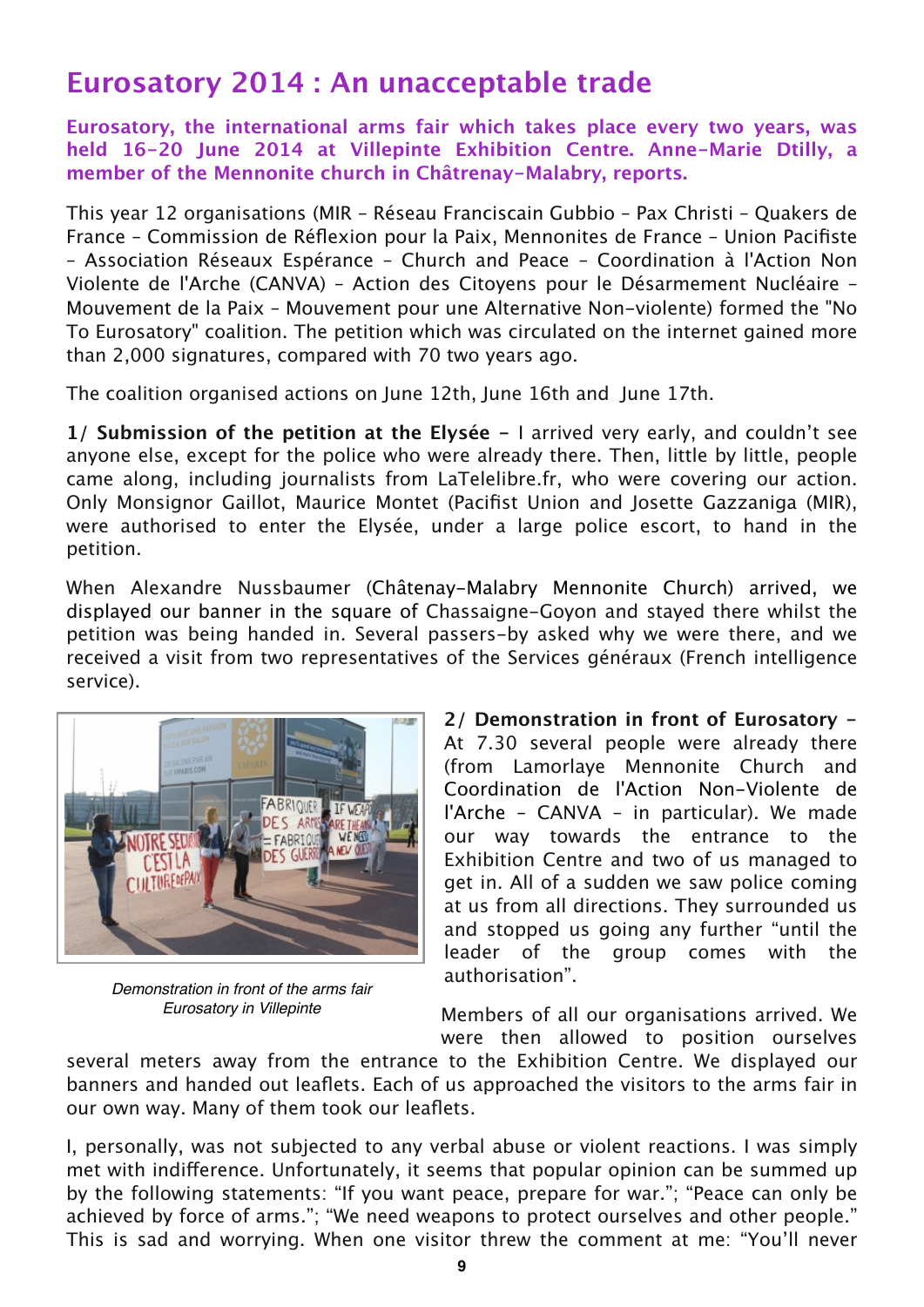save the world by yourself!", I responded: "No, not by myself, but with the help of our Lord…". (I don't know whether he heard me. He was in a great hurry.)

**3/ Demonstration at Invalides -** The organisations belonging to the «No To Eurosatory» coalition were more or less well represented. I found that I was the only person representing the Mennonites. (Oh, dear! I'd better not let the side down!)

We displayed our banners and handed out leaflets. More than a few people asked us to explain why we were there and what we were doing. We were forced to note that hardly anyone knew about Eurosatory because there was no mention of it at all in the media.

**MY CONCLUSION:** The heads of government associated with the arms fair really don't seem to want the public to know about Eurosatory. In spite of two demonstrations in the middle of Paris on 12 June and 17 June, both of which were accompanied by large numbers of police, there was no mention of the arms fair in the media, which is surprising, don't you think?

### **Letter to Cardinal Marx on situation in Northern Iraq**

**Last summer, several Church statements were published about stopping the "Islamic State." Joseph Rottmayr (Pax Christi and Fellowship of Reconciliation Germany reacted to the declaration of the European bishops on the 13th of August. Here are large extracts of his letter to their chair Cardinal Marx.**

Dear Cardinal,

The news below, which I am reluctant to believe, is so upsetting that I feel that it is my Christian duty to write to you, in your capacity as my bishop.

«Iraq: European Bishops Support Military Intervention - Church leaders appeal to the UN to authorise the use of "all legitimate means" to put an end to the tragedy in Iraq including military force, if necessary.»

Church leaders usually call for peace  $-$  but this time is different: Europe's Catholic bishops spoke out in favour of military intervention by the Western powers to protect the persecuted Christians and Yezidis in Iraq. Military action should be undertaken only within the framework of a UN resolution, however.

In northern Iraq Christians and Yezidis are being persecuted by the terrorist militia, "Islamic State" (IS). Hundreds of people have already been killed, many of them in bestial ways.

The chairmen of the European bishops' conferences addressed their appeal to the current chairman of the UN Security Council. They called on the Security Council to "Take the decisions which are now necessary in order to stop these acts of brutality." The appeal, which is signed by the members of the Council of European Bishops Conferences and the chairman of the Commission of the Bishops Conferences of the EU, Cardinal Reinhard Marx, includes a call for the use of "all possible legitimate means" to put an end to the tragedy in Iraq.

My thoughts in response to this: We are deeply shocked by the magnitude of the suffering which is being inflicted on Christians and other religious minorities in Iraq and parts of Syria. Most people in the world want to save these minorities. In the face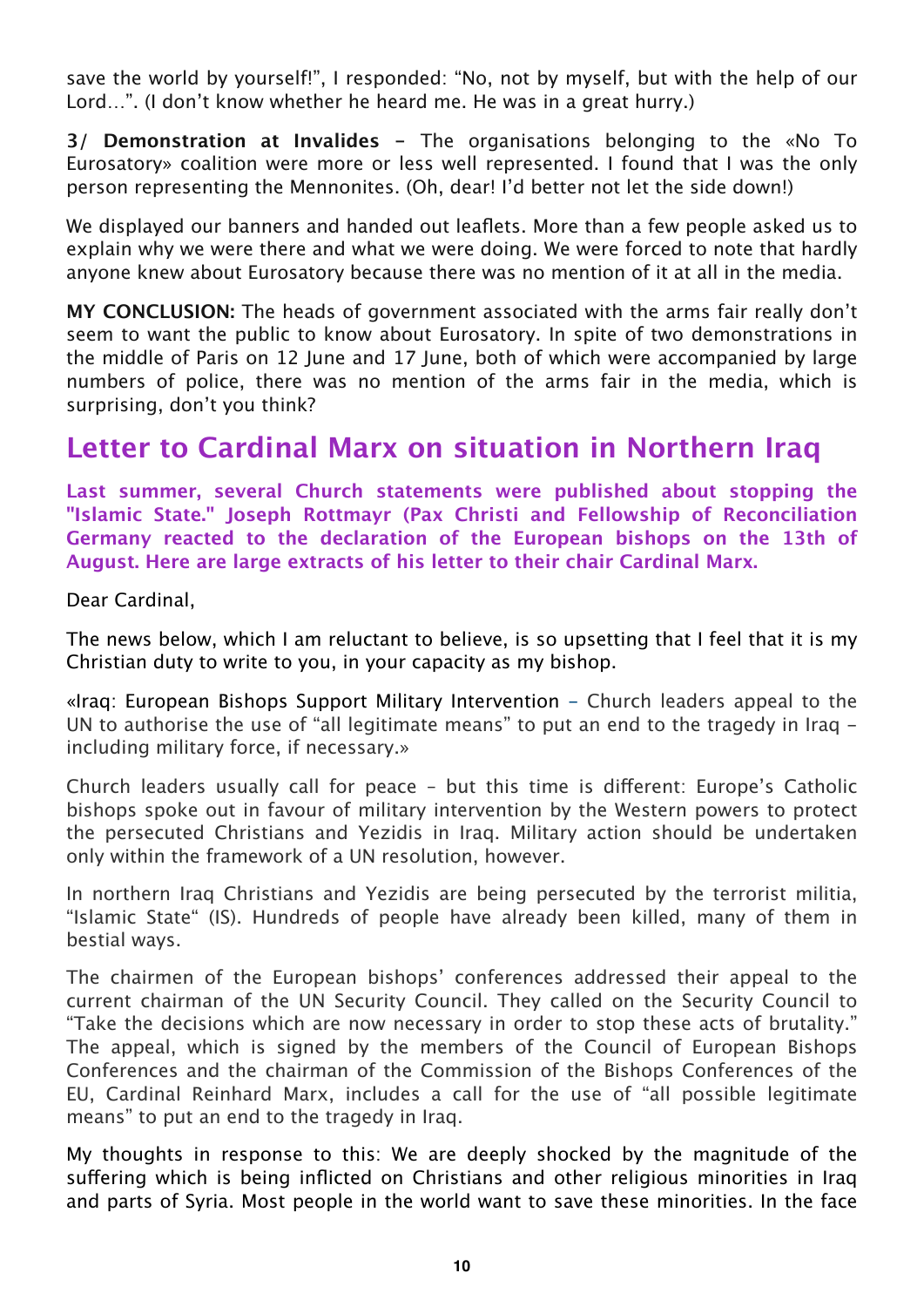of such awful news reports, they fall back on what people have trusted since we left the Garden of Eden, i.e. violence.

It is evident from the above news report that the focus is no longer on supplying these minorities with the necessities of life and enabling them to find a home in our own countries. The focus is on the fighters of Islamic State (IS). The only thing that can stop them is military force. This includes, of course, supplying weapons to other fighters who themselves employ violent means to achieve political ends.

This is a prime example of an action which uses evil means (military force against people) to achieve a good end, an action which follows the logic of this world, but stands in contrast with the beatitude: "Blessed are the meek (i.e. those who renounce violence), for they shall inherit the Earth." The Catholic catechism states clearly: Evil may never be used to serve good ends. (1789 – It is never permitted to do evil that good may come of it.) This principle can only be negated by a lie: that the use of military force is justified because it prevents evil. The use of violence may be right from a military point of view. It may be legal and legitimate and justified by a large or small majority of people. But this does not make it Christian, because it causes blood to flow - though only the blood of the "enemy", admittedly.

Without the use of violence, we feel powerless. In our hubris we believe, however, that, by using violence as a last resort, we can prevent evil and get everything under control. If we think this through to the end, we see that we have substituted faith in violence for faith in God. And we believe that this is God's will. But it cannot be the will of the All-Merciful. For even the IS-fighters who are seduced by error are embraced within the bounds of God's mercy. Just as these people are seduced by error, so we, on the other hand, are seduced by violence, when we put our trust in it as a means of preventing and remedying evil. Just as the bishops were mistaken when they gave their assent to the First World War and were equally mistaken when they gave their assent to the Second World War, so history will show that they err now when they assent to military violence and are untouched by the beatitudes of Jesus. Once again, upright Christians in the mould of Franz Jägerstätter will be led to doubt whether this church is the true church, given the way in which its leaders are seduced by violence. Nevertheless, I, personally, will hold fast to this church, not least because of St Francis and St Martin of Tours, who, as an officer in the Roman army and then as a Christian, having seen the killing and destruction perpetrated by the German hordes, openly refused to assent to military conflict. These saints serve as examples for many Christian conscientious objectors.

The global community should do all it can to save these minorities without using violence. This includes not only offering these people hospitality, and providing them with the necessities of life, but also trying in every possible way to make contact with IS and to influence this group towards the humane (Islamic) treatment of minorities. Let no-one say that this is impossible, in a world which can organise airlifts and put men on the moon, in a world in which love of enemies has been proclaimed.

I therefore ask you to refrain from assenting in any way to the use of military force – especially when the situation, as in this case, is a test of commitment to "just peace". And I ask you not to allow yourself to be seduced into putting your faith in violence.

With best wishes, Yours sincerely, Josef Rottmayr